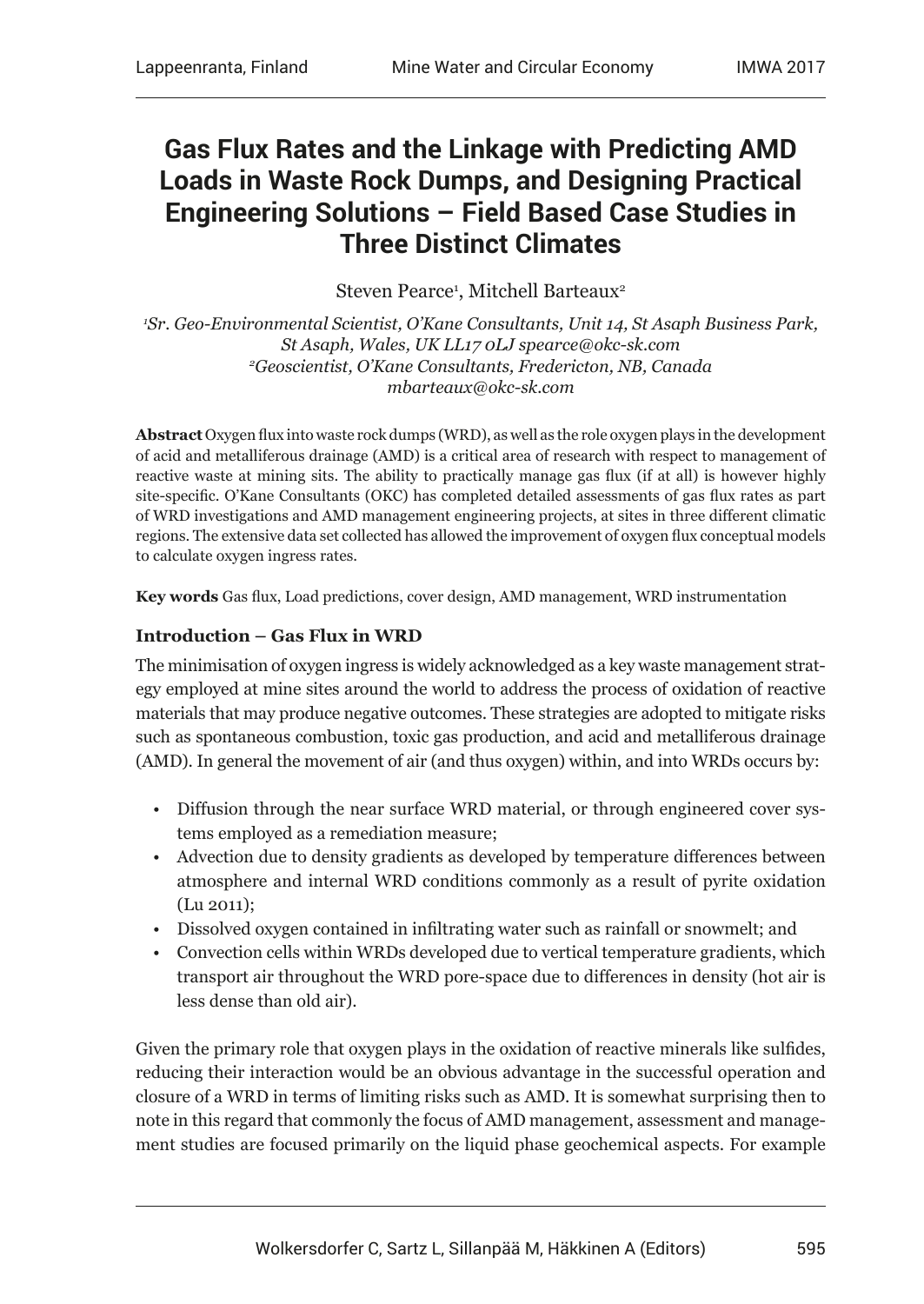a number of key issues can be identified with using industry standard static and kinetic testing procedures for predictions of geochemical evolution of waste materials containing sulfides in the field. In the main there is significant uncertainty with how to apply scale up factors for the extrapolation of laboratory data to the field because the test methods are not linked in any way to the dynamic process of oxygen and water flux in the field.

In this regard it is therefore important to recognise that independent of any geochemical assessment that may be carried out, that site-specific factors that directly influence the dynamic process of gas/water flux are considered. These factors include material characteristics (geochemical and geotechnical), geometry and climate. These factors can be investigated early in mine development it is vital that a good understanding is gained of them to recognize what is achievable in WRD closure, specifically with regards to potential AMD controls and oxygen ingress management.

The following paper reviews three case studies located in three different climate zones, and provides monitoring data to support the conceptual model of oxygen flux in those regions. Specifically, the climate zones include (Peel 2007):

- tropical rainforest– Northern Sumatra, Indonesia;
- arid hot desert Pilbara, Australia; and
- humid alpine British Columbia, Canada.

#### **Tropical Rainforest Climate**

The Tropical Rainforest site reviewed in this paper is characterized by high rainfall with an annual average of approximately 4,426 mm based on a 35 year climate database. Daily rain events are common, usually occurring in the afternoon, and temperatures are hot and humid. As part of AMD mitigation the site mining teams have employed a progressive waste rock management strategy which aims to mitigate the AMD risks of a WRD by selectively placing finer-grained material at the outer edge of the waste facility as construction progresses. The encapsulation method is a viable option for AMD risk management at this site due to the presence of sufficient volumes of low risk (respect to AMD) material that has suitable texture (i.e. finer grain size fractions), and high rainfall. These contributing factors mean that there is greater probability for the material to remain tension-saturated, thereby reducing the airflow capacity into the waste mass. In addition because of the high rainfall volumes it was understood that net percolation was going to be challenging to manage in the long term, therefore an approach to manage oxygen ingress was determined to be the optimal strategy in AMD management.

Specialised instrumentation has been installed by OKC through 2014 and 2016 to monitor the performance of the WRD. Specifically, the performance of the fine-grained encapsulation layers has been assessed against engineering design objectives such as: decrease of oxygen ingress to acceptable levels and limiting AMD. Instrumentation utilised to date includes oxygen sensors, volumetric water content / electrical conductivity sensors, matric potential and pore-water pressure (Pearce 2014).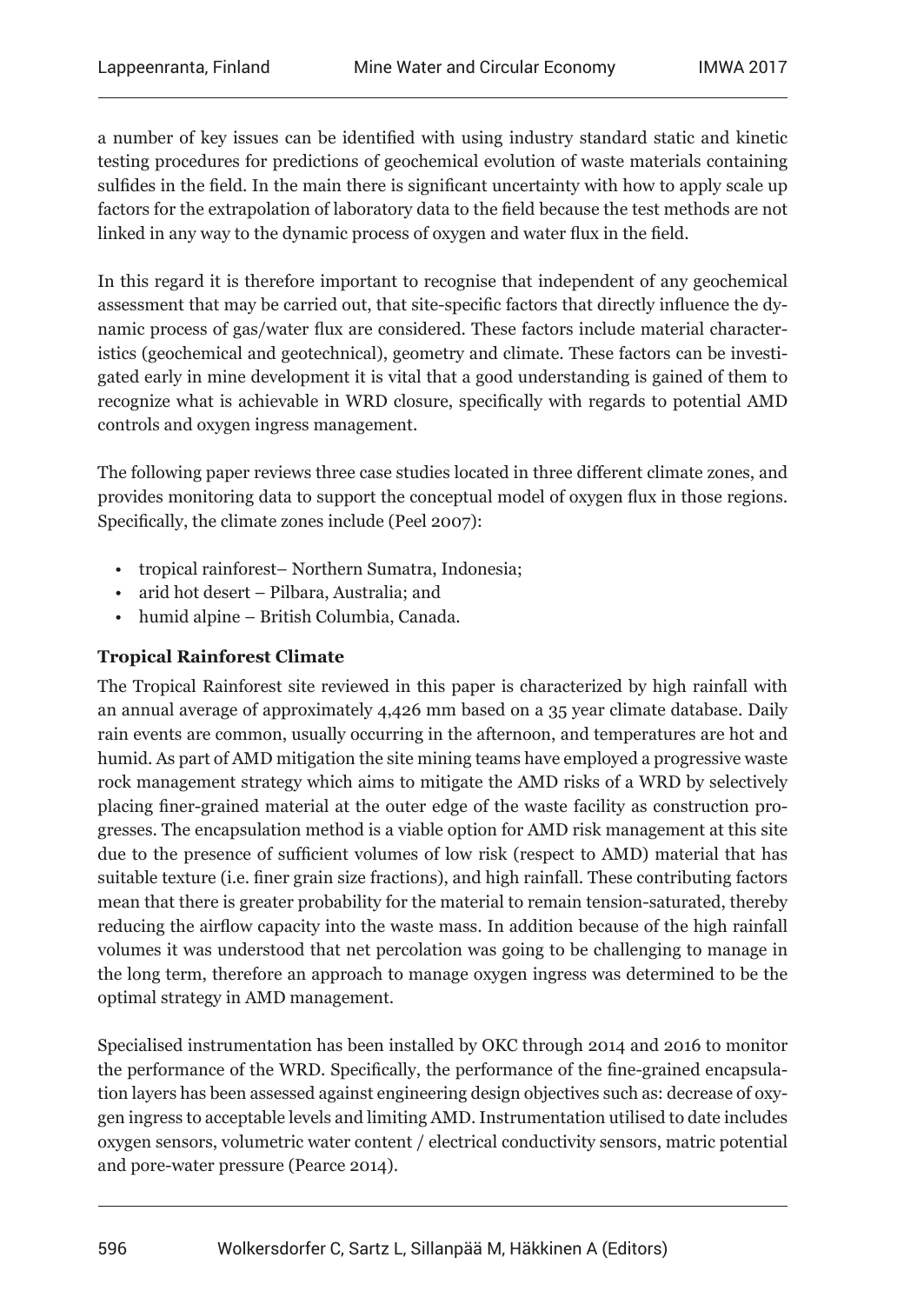Figure 1 presents select temperature and near-surface oxygen data from the WRD at the study site. Internal WRD temperatures (i.e. below 10m depth) are noted very stable and comparable to, but slightly lower than ambient temperature, with lower temperatures being recorded with greater depth. Near-surface (0.5m depth) temperatures however show daily fluctuations, likely reflecting diurnal ambient air variations. The internal temperature profile results in a very low relative differential temperature values between internal and ambient conditions of up to approximately 2°C difference). These conditions result in low temperature gradients to promote advective airflow.

The near-surface oxygen monitoring data shows that concentrations of oxygen at 0.5 m depth are low, and are likely reflecting low oxygen diffusion coefficients through the near-surface layer. Based on the temperature data there is little to no evidence of exothermic activity within the waste which would be present if significant sulfide oxidation were occurring. This provides strong evidence (along with the oxygen data) that limited advective or convective air flow forcing air into or out of the landform. The low oxygen ingress conditions can be attributed to the high moisture retention characteristics of the encapsulation material which results in low air permeability functions for the waste material. The volumetric water content and suction state data collected from the site shows that the encapsulation layer has a high degree of saturation and very low suction, supporting this interpretation.

Drilling results through the main body of the landform showed near neutral pH conditions throughout the depth profile, supporting the interpretation that the encapsulation method is efficient in maintaining oxygen concentrations within the WRD low, and inhibiting the oxidation of PAF.



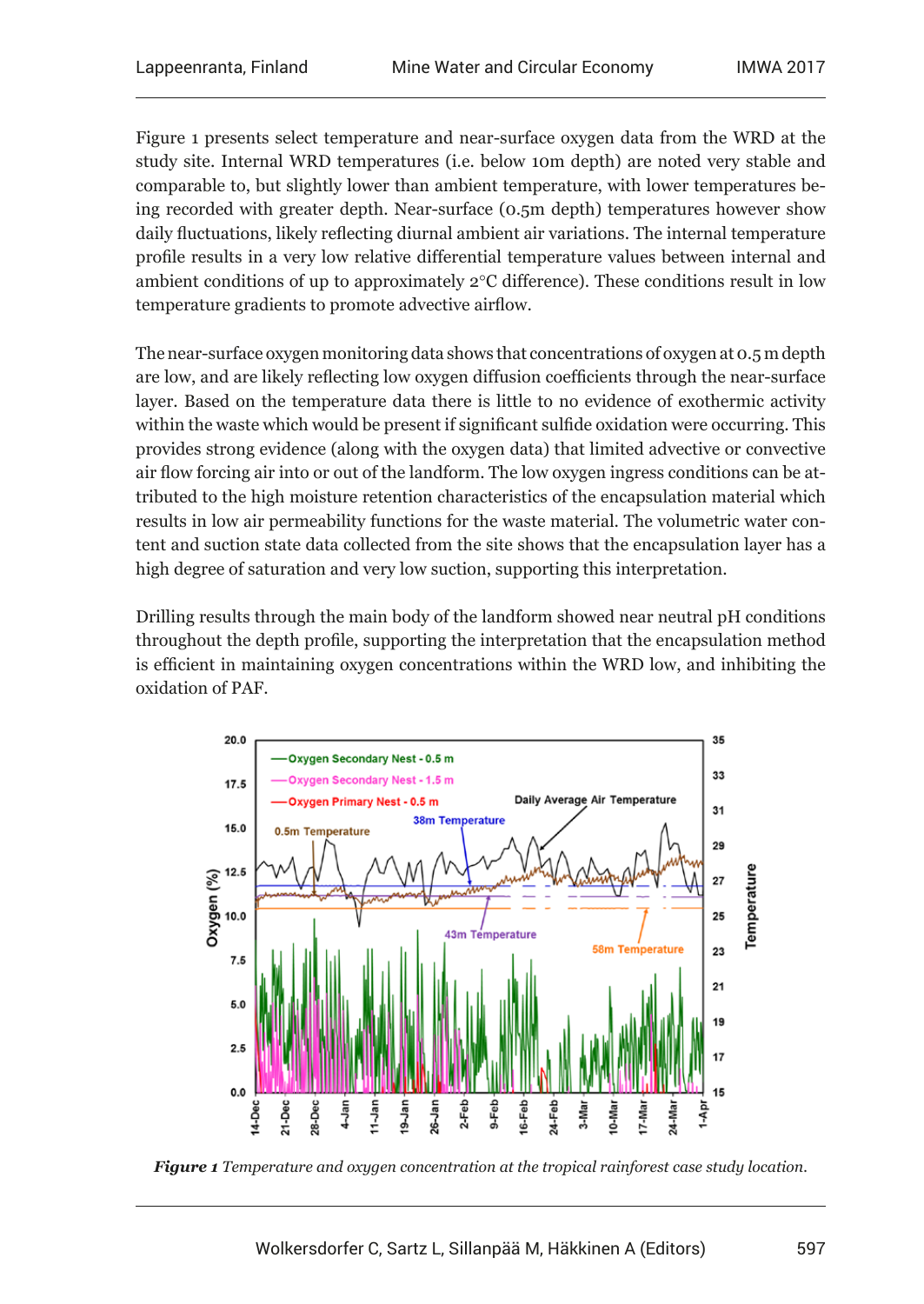### **Arid Hot Desert Climate**

Based on the Köppen-Geiger system (Peel 2007), this study site is classified as an arid hot desert (BWh), and is located in the Pilbara, Western Australia (WA). Almost 75% of the rainfall occurs during summer (October to March, inclusive) and the site experiences hot to very hot summers (with atmospheric temperatures up to  $50^{\circ}$ C) and warm to cool winters (near zero degrees). The long-term annual average rainfall for the area as quoted by the Australian Bureau of Meteorology is 320 mm. The WRD studied at the site is constructed with high tip heads (40 m), which has resulted in significant material segregation as a result of gravity sorting (Wilson 2011) with PAF material located throughout the WRD profile. As a result of the material sorting, the development of coarse rubble zones at the base of the tip heads have developed, acting as potential pathways for air entry into the landform (Pearce 2014). OKC had the opportunity to complete the installation of over 150 instruments in various waste rock dump landforms in the Pilbara, WA during 2013-2015. The instruments were installed to depths of up to 100 m as part of a long-term monitoring and assessment program. Instruments were installed using the sonic drilling technique and include galvanic oxygen probes, soil matric potential sensors, temperature sensors, and vibrating wire piezometers. The use of sonic drilling allowed the structure of the dumps to be assessed in detail during drilling and in turn the targeting of instrument placement in specific zones.

Figure 2 presents oxygen data and differential temperatures between various depths within one of the WRD profiles and ambient conditions (i.e. WRD temperature minus ambient temperature). Positive differential temperatures indicate when the internal temperature is higher than atmospheric, and negative temperatures demonstrate occurrences where internal temperatures are less than atmospheric. As illustrated, during summer months (September – March) there are instances where the entire WRD profile temperature is lower than ambient conditions, and during winter months (April – October) internal temperature becomes higher than ambient temperature. These variations in temperature differential on a seasonal basis result in dynamic oxygen flux conditions where gradients can change direction. During the winter when ambient temperatures fall below internal WRD temperatures, the result is a strong upwards gas flux forcing mechanism, where oxygen rich air enters the WRD through the basal rubble zones, and depleted less dense air moves towards the top of the WRD. In summer, when temperature gradients are low, or negative, there is potential for cooler oxygen depleted air to exit the toe of the landform, drawing in oxygen-rich air near the surface.

Sulfidic material along with organic carbon content is present within the profile which explains why oxygen concentrations are depleted at depth, however concentrations remain above 10% through the entire profile which is a strong indicator that significant oxygen flux is occurring to maintain oxygen supply through the waste profile. The data indicates that sulfide and carbon oxidation reactions are likely not limited by oxygen supply at this site.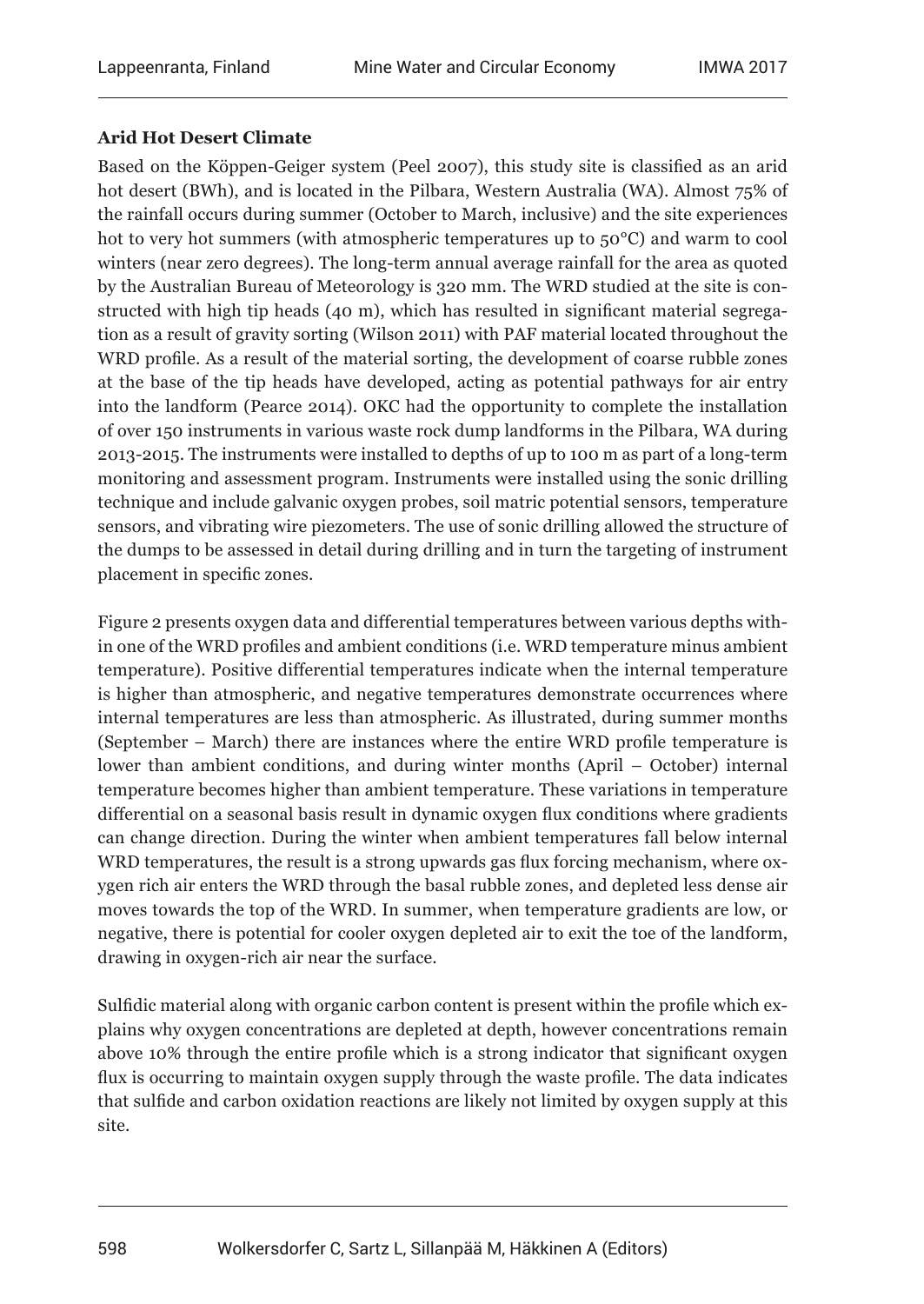

*Figure 2 Temperature and oxygen concentration at the arid hot desert case study location.*

## **Humid Alpine Climate**

The Equity Silver mine is classified as humid alpine (Patterson 1987) and is used as the case study in this section. The study site is located near Houston, in the central interior of British Columbia, Canada. Information about the site was made available from publically accessible data, primarily as a result of the paper by Morin (2010). A significant amount of data has been collected from the site relating to AMD management, and is explored in said paper, where 23 years of WRD monitoring has taken place (1986-2009).

The Equity site receives approximately 660 mm of precipitation annually in the form of rainfall and snow. Daily average temperature remains below 12°C in summer, with winter daily average temperature falling to as low as ‑8.4°C for January (Environment Canada 2017).

The Equity WRD has a cover system, which was installed in 1991 and consists of compacted and non-compacted till, including a capillary break layer. The waste rock is relatively coarse in nature lacking appreciable clay or silt sized particles (O'Kane 1998). Based on the material type, it can be assumed that there is little water-holding capacity within the waste, and that airflow is not limited by internal saturated layers. Field data collected from cover system monitoring work (O'Kane 1998) shows that the cover system itself is maintaining low matric suction and a high degree of saturation, therefore minimizing the oxygen diffusion coefficient across the cover system and into the waste rock.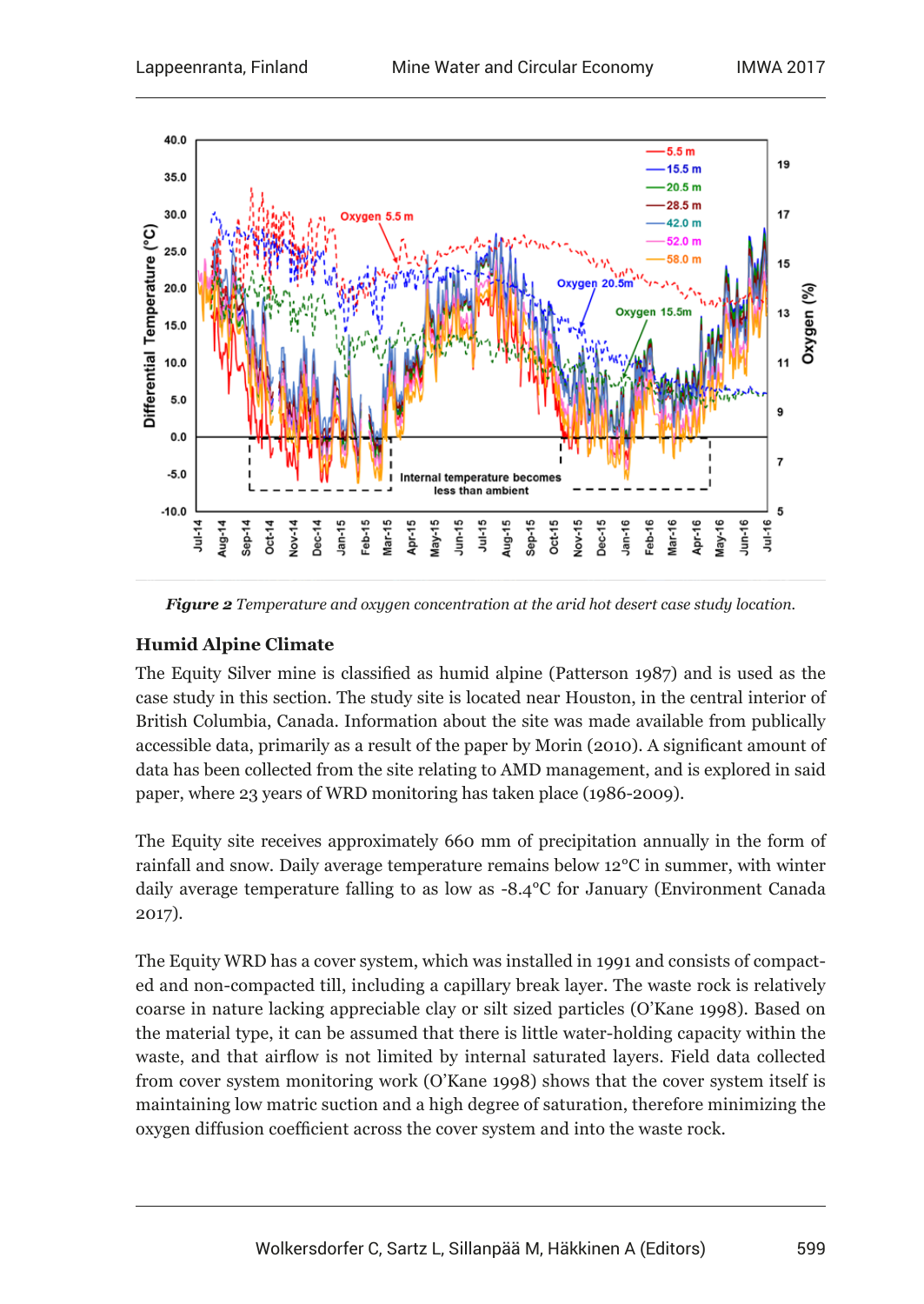

*Figure 3 Temperature data with depth at the Equity Silver site (from Morin 2010).*

Figure 3 shows the temperature data from the internal waste at the site which displays an overall cooling trend over time, however, it is clear that temperatures at a number of monitoring depths are well above the ambient air temperature. This data indicates significant oxygen ingress is/has occurring to support sulfide oxidation to maintain the elevated temperatures (as a result of exothermic reactions). The temperature differential remains constantly positive year round resulting in conditions that promote advective oxygen flux through the WRD. The data indicates that sulfide oxidation is occurring at an appreciable rate irrespective of the presen of the cover system. Temperature differentials between the WRD and the environment were similar at the humid alpine climate and arid hot desert climate, in that there is a seasonal aspect to the magnitude of the difference. A key difference however is that the humid alpine environment may have temperature gradients that remain positive (and high) throughout the entire year regardless of season, which is not seen at the other environment.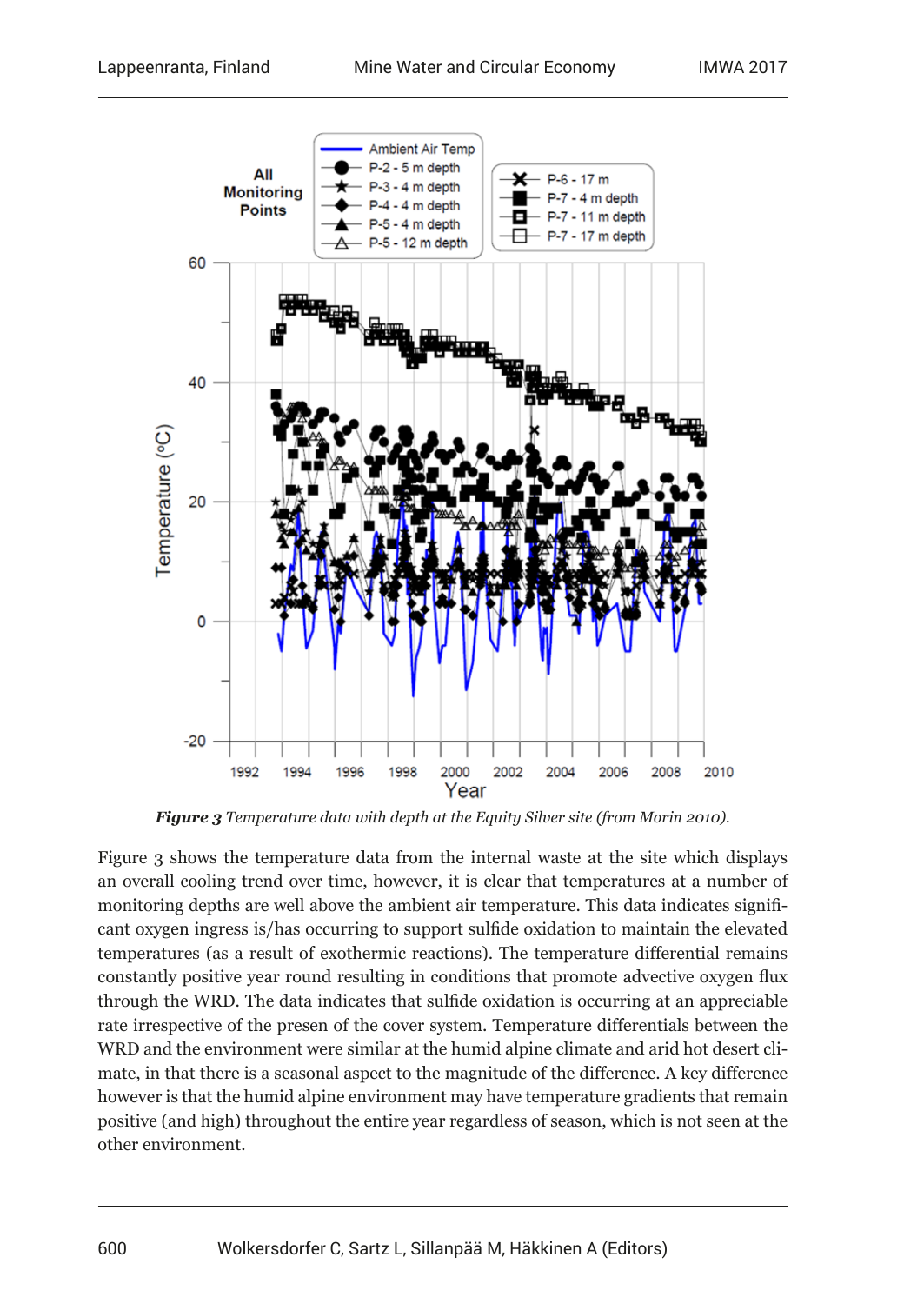#### **Discussion**

Based on the data presented it is clear that although the key processes governing oxygen flux are remain constant across climatic zones, strategies to limit ingress must be tailored to meet site specific factors of which climate is a major factor. It has been demonstrated for example that strategies implemented in tropical climates which utilize highly engineered WRD's that employ fine grained material within cover layers to promote tension saturated conditions can be successful in limiting oxygen flux. However, for climates such as a hot arid dessert which lacks the sufficient rainfall to allow development of tension saturated layers, this would not be a viable option. For areas such as this, it is clear that the key focus would be on waste placement technique, such as limiting the amount of segregation during placement, or the use of advective barriers (such as toe bunds), which cut off the inflow of air through coarse rubble zones. These techniques can provide additional risk reduction by reducing the potential flux of air when high temperature gradients exist.

In climates such as the humid alpine environment WRDs that contain reactive suflides typically can attain very high internal/external temperature differentials. At these locations a combination of waste placement strategies and cover systems can be used to limit oxygen flux and ingress. Specifically, engineered cover systems, which utilize the enhanced store-and release-concept to maintain a layer at tension saturation as a result of a capillary break has been shown to significantly reduce the diffusion of air into the landform into the longterm (Ayres 2012). In these locations however cover systems may only be effective in limiting diffusive flux, or advective flux in certain times of the year, therefore waste placement techniques such as compacting waste in small lifts or the creation of advective barriers (such as toe bunds) may be employed to reduce bulk advective flux year round.

#### **References**

Australian Bureau of Meteorology (2017) www.bom.gov.au

Ayres BK, Lanteigne L, O'Kane MA, Meiers G (2012) Whistle mine backfill pit dry cover case study – performance based on six years of field monitoring data. In Proceedings of the 9th international conference of acid rock drainage (ICARD), Ottawa Ontario, Canada, May20- 26.

Environment Canada (2017) www.climate.weather.gc.ca

- Harries J (1997) Acid mine drainage in Australia: Its extent and potential future liability, Supervising Scientist Report 125, Supervising Scientist, Canberra, 94 p.
- Lu N (2001) An analytical assessment on the impact of covers on the onset of air convection in mine wastes. Numerical and Analytical Methods in Geomechanics. August 1999, pp 347–364.
- Morin KA, Hutt NM, Aziz ML (2010) Twenty-three years of monitoring minesite-drainage chemistry, during mining and after closure: The Equity Silver minesite, British Columbia, Canada. http://www.mdag.com/case\_studies/cs35.html
- Patterson RJ (1987) Environmental and reclamation measures at Equity Silver Mines Ltd. In Acid mine drainage seminar-workshop, Halifax NS, pp457-477.
- Pearce SR, Barteaux M (2014) Instrumentation of waste rock dumps as part of integrated closure monitoring and assessment, in Mine Closure 2014 Proceedings of the Ninth International Conference on Mine Closure, A.B. Fourie and M. Tibbett (eds), Australian Centre for Geomechanics: Johannesburg
- Pearce SR (2014) Beyond The PAF Cell, in Proceedings of the Eighth Australian Workshop on Acid and Metalliferous Drainage (Eds H Miller and L Preuss), pp 97-110.